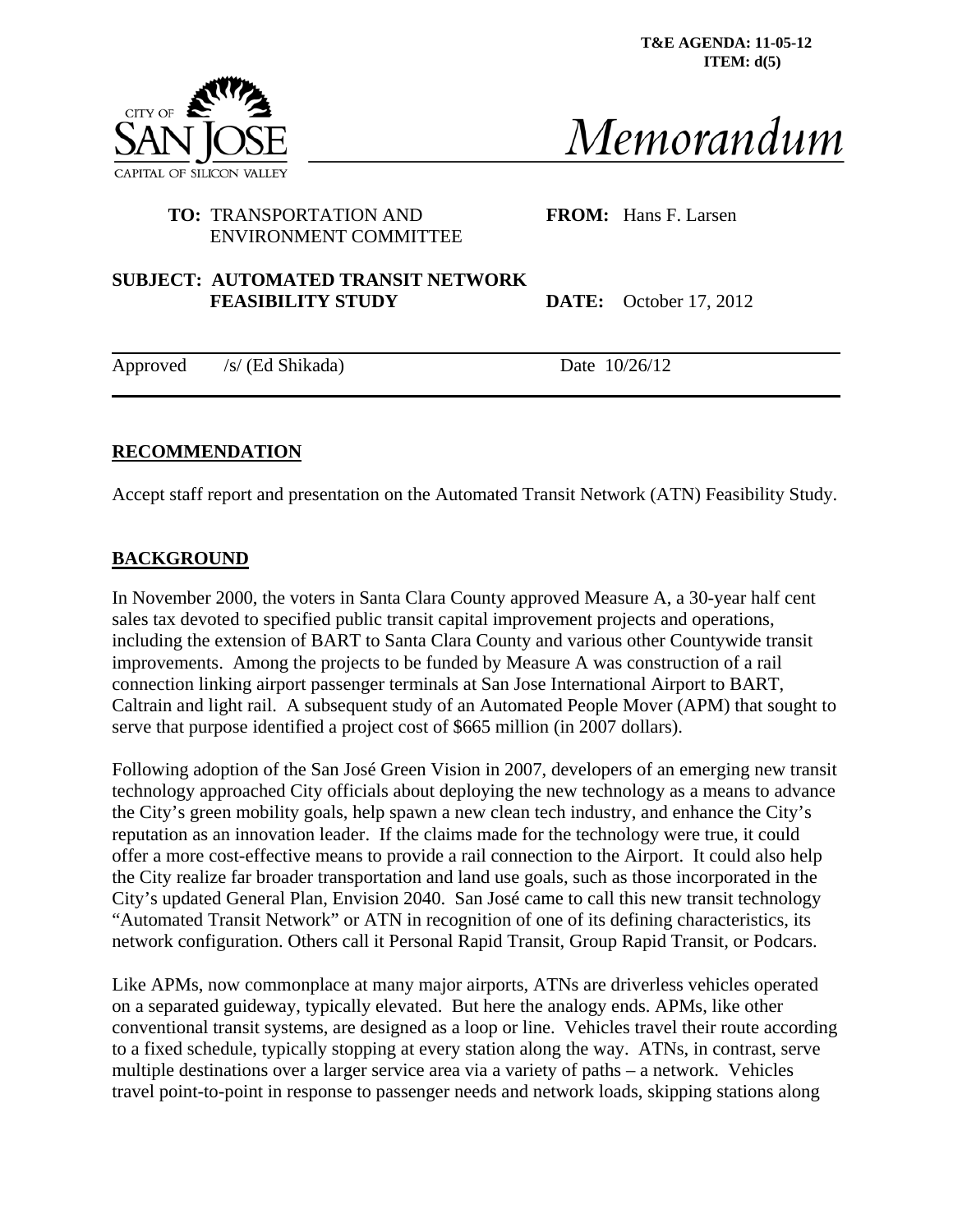the way. ATNs respond to real-time fluctuations in system capacity by routing vehicles headed to the same destination via the most efficient route available. Sometimes those routes may differ. Generally there are no schedules. Vehicles typically wait at stations or are routed to stations on demand.

ATN proponents have asserted that ATNs would be less expensive to build than traditional rail due to smaller tracks, stations, vehicles, and right of way requirements and less expensive (and more environmentally-friendly) to operate due to automation and electrically-powered vehicles. But this was supposition, rather than proven fact.

In 2009, only a handful of ATN systems were in operation or under construction in the world, including: at West Virginia University, at London-Heathrow Airport; and in Masdar City, in the United Arab Emirates. That year a Swedish-Korean consortium signed an agreement to build a new ATN in Suncheon, South Korea. A year later, the British ATN firm that built the London project signed an agreement to build another project in India.

**Examples of ATN Systems (Morgantown, West Virginia and Heathrow-London Airport)** 

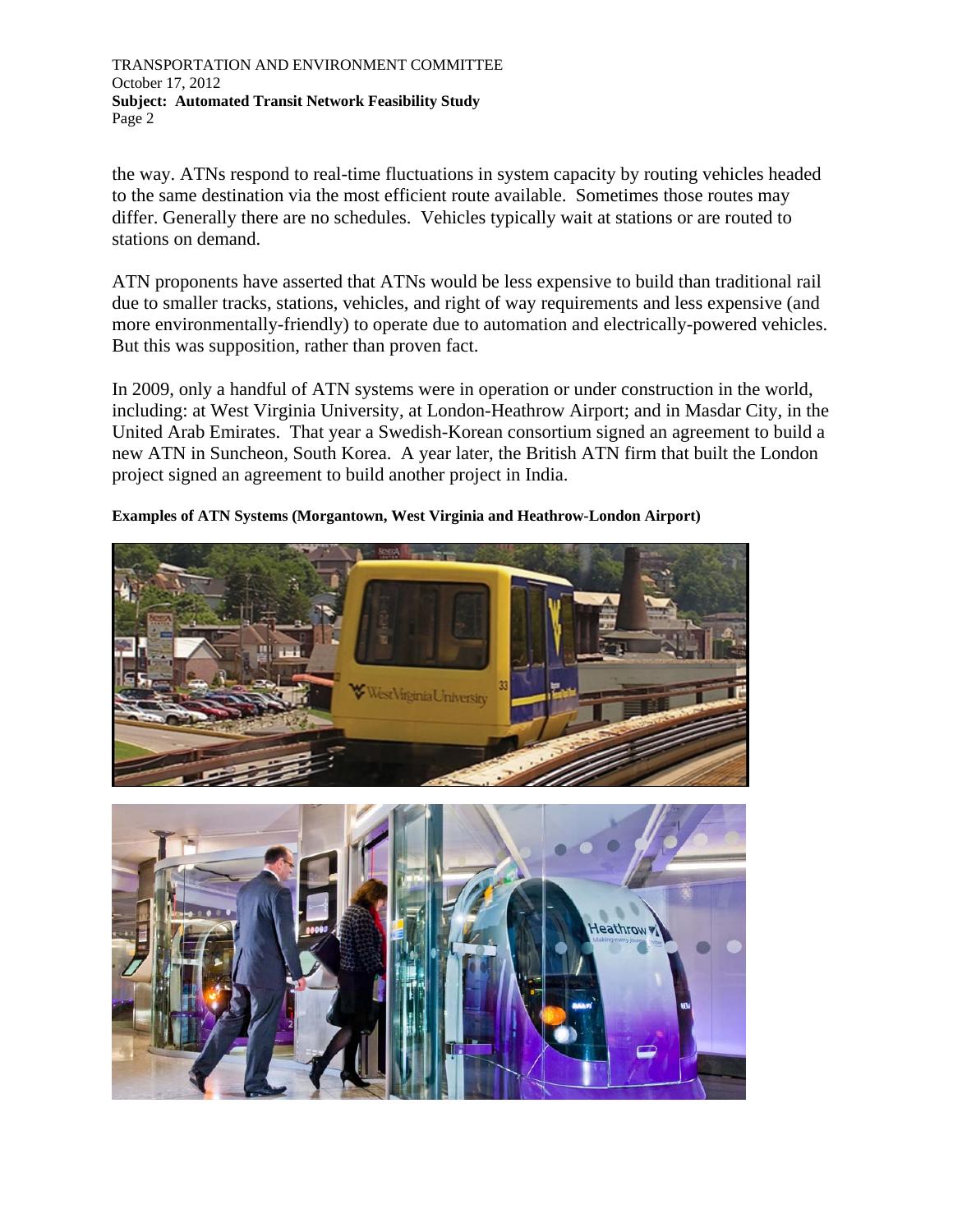Although ATNs looked promising, and the industry seemed to be gaining momentum, the City chose to conduct a rigorous, comprehensive analysis of the technology before determining whether to consider building a system here. In June 2010, the San José City Council authorized staff to hire a team of experts to analyze the technological readiness and financial feasibility of building an ATN. San José's ATN study was funded with VTA Measure A funds, which enabled the City to conduct its analysis, but restricted its scope. The City could only consider an ATN configuration that linked the Airport to two proximate transit stations.

The City's Project team included Arup North America Ltd., a global planning and engineering consultancy, and The Aerospace Corporation, which operates a Congressionally-authorized Federally Funded Research and Development Center that provides objective technical and scientific research and programmatic advisory services to the federal government and other public agencies. Arup was responsible for transportation planning activities such as demand and revenue estimation, detailed infrastructure alignment, cost estimates, and the business case analysis and risk assessment. Aerospace focused on developing a general understanding of the ATN concept with respect to the City's overall goals and objectives and the Airport project more specifically. This included the development of detailed requirements (in which they were supported by Arup) researching and characterizing the state of the art and state of the modern ATN industry, identifying technical and non-technical gaps in capabilities and suggesting approaches for mitigating risks.

## **ANALYSIS**

In January 2011, the City issued a detailed Request for Information (RFI) to ATN vendors, authored principally by Aerospace. The RFI process revealed that a tremendous amount of progress has been made in the emerging field of ATN design and that it may, in fact, be possible for an ATN to deliver an attractive level of transit service to Airport customers. The level of detail provided in the responses varied widely. In general, proprietary concerns, and perhaps the relatively short time allotted for responses to the RFI, limited the amount of detail ATN developers provided to the City. As a result, Aerospace was unable to conclusively determine the industry's ability to meet the system requirements for San José or to verify the level of testing developers had performed.

Aerospace concluded that, technically, the City could probably build an ATN at the Airport that would nominally meet most of its needs. Passenger volume is fairly low within and to the Airport. The exception is between the Airport's Terminal A and the rental car facility opposite Terminal B. Long-term projections for passenger travel between these two points are quite high during peak periods, higher than it appeared from the information provided that current ATN designs would be able to support. Aerospace devised a solution that would allow the system to meet the Airport's inter-terminal travel requirements. In fact, the solution may provide service comparable to a conventional APM while offering greater flexibility. But, it must still be verified conceptually and physically.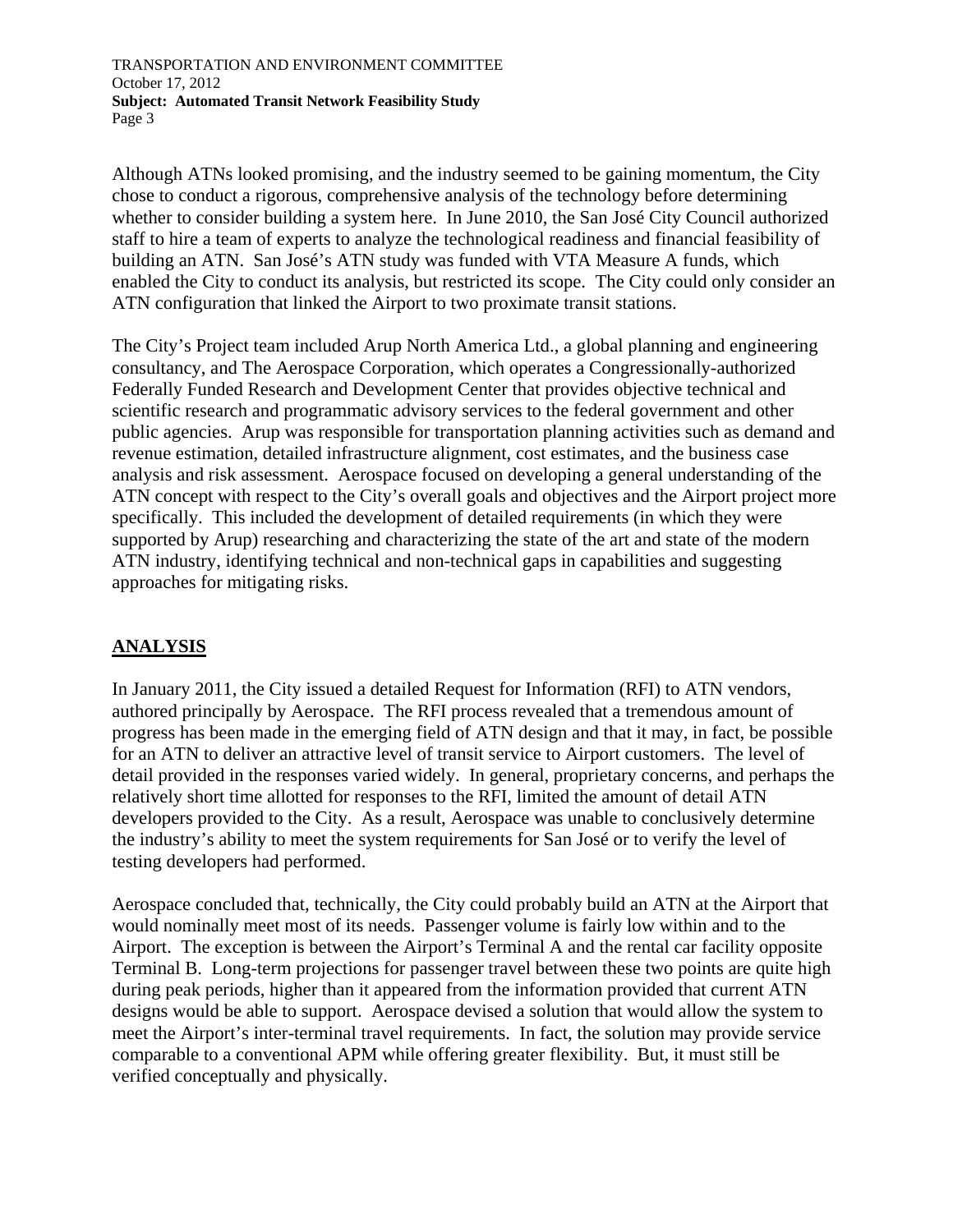Aerospace's high capacity solution was integrated into the 6.4 linear-mile 10-station ATN concept the City developed, based on input from the Project team as well as the Project's prime stakeholders – VTA and the Airport. Attached is a map of the proposed ATN system and project renderings. The system connects the Airport to rail lines on either side of the Airport as well as terminals, a rental car center, and parking facilities within the Airport. Despite the inclusion of sizable risk contingencies to account for unknown aspects of the technology, Arup concluded that the estimated capital cost of the Airport ATN Project would be less than the APM system the City and VTA had considered. They also determined that the estimated operating cost of the Airport ATN Project would be comparable to the savings that would be achieved by discontinuing the VTA and Airport bus shuttles. (Note: this comparison was based on 2011-12 budget figures. The 2012-13 Airport budget reduced the Airport's shuttle bus (service levels) and costs by \$2.6 million. Consequently, the estimated operating costs for the ATN would exceed current shuttle operating expenses.)

Nevertheless, Aerospace cautioned that moving immediately to a conventional design/build process would expose the City to a high level of risk given the number of questions that remain unanswered. This does not mean that an ATN system that meets the City's requirements could not be built in the near future. None of the issues raised by the City's ATN Team are insurmountable. Further information from ATN developers could also alter some of the Team's conclusions.

The City's decision to conduct this study has gained international interest. The report highlights some of the issues that must be resolved or solutions that must be verified to realize the potential of this unique and intriguing form of transit service. Should the City wish to continue to pursue construction of an ATN system, there are strategies it could take, at minimal risk and in partnership with other public agencies in the U.S. and abroad, to achieve that goal.

### Examples of Outstanding Questions

Below are a few examples of the types of uncertainties Aerospace identified based on information provided in the RFI responses, from other ATN technical research and on original analyses performed by Arup and Aerospace.

**Station Capacity/Throughput:** ATNs have long been criticized for their perceived inability to quickly process large numbers of passengers through stations. This limitation could seriously jeopardize public acceptance of ATNs if used in applications with large traffic surges. The rush hour peaks in demand between Terminal A and the rental car facility opposite Terminal B represents just such a case. Several ATN developers have proposed using a station layout very similar to angled vehicular parking to resolve this problem. Angled-berths, they reasoned, would provide unlimited capacity because vehicles would be able to move independent of each other, enabling traffic to flow unimpeded. The more angled berths, the greater station throughput. Instead, Aerospace found that after adding five to eight berths throughput leveled off and, as more berths were added, in some cases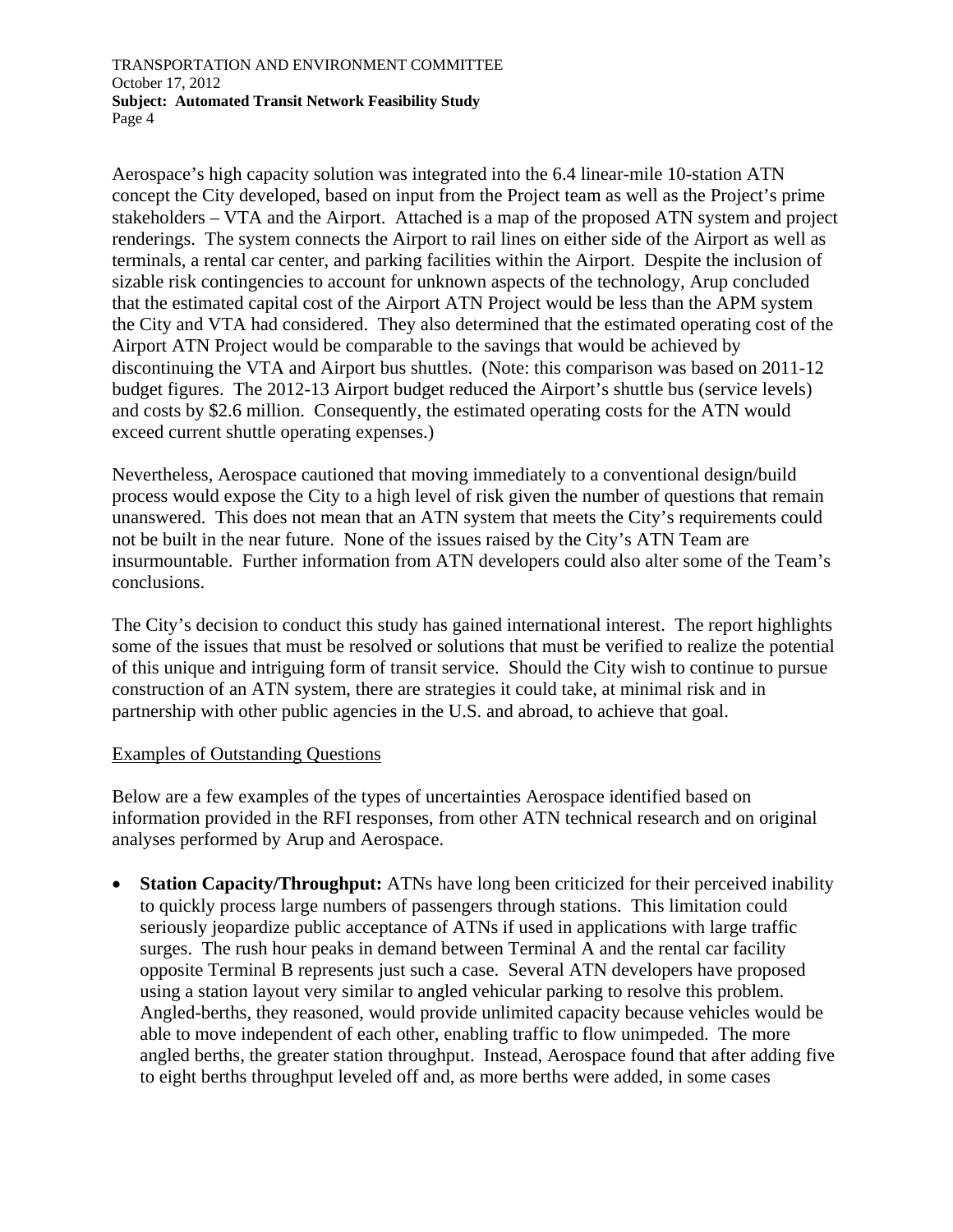throughput decreased. This finding was central to the solution Aerospace devised for the Airport's high-demand stations.

- **Network Capacity & Throughput**: Typical estimates of ATN passenger-carrying capacity are expressed as the maximum throughput on an isolated guideway segment under ideal conditions using formulas more appropriate for line-haul, fixed-schedule transit services, such as buses, trains and APMs. But estimates based on individual segments are not a true representation of the throughput of an entire ATN system. This is due to the inherent complexity of offering a service that seeks to provide express service with minimal wait time in response to passenger demand. Realistically, throughput for an ATN is likely to be much less —perhaps even less than half—of what would be indicated from an idealized capacity calculation derived from simple line-haul formulas.
- **Power Requirements:** Heating, ventilation and air conditioning (HVAC) battery-powered vehicles is a major challenge for automobile engineers. The power required to drive an onvehicle HVAC subsystem can be comparable to that for propulsion, reducing the range of battery-powered vehicles. In ATN systems based on battery-powered vehicles, range reduction could mean that more vehicles would have to be purchased to have a sufficient number of charged vehicles on hand to service peak demand.
- **Regulatory Issues:** The regulatory effort that would be associated with qualifying ATNs for use within the State is difficult to estimate and predict. The California Public Utilities Commission (CPUC) will have regulatory authority over an ATN in San José. Other authorities such as Cal-OSHA would likely also have a significant role. The CPUC's standard certification process was developed for the safe design, construction and operation of *conventional* systems. The initial qualification of a new technology like ATNs would require a different type of effort, similar to the 1960's certification of BART's automatic train control system. No standard process exists for an effort of this type. It would almost certainly mean that the CPUC will need to author an entirely new set of regulations or "General Order". The General Order would be based on extensive interactions with industry, including physical demonstrations of safe operations over a wide range of operating conditions and performance levels in a process similar to what appears to be taking place overseas.

The level of technical uncertainty and unknowns illuminated by Aerospace also had implications for the business case.

 **Estimated Costs:** Arup had to estimate the cost of building and operating an ATN when such systems have not yet been standardized, without the benefit of knowing what the CPUC would require, and where there are few operating examples from which to extrapolate. Consequently, its cost estimates for the Project are necessarily preliminary. Using industry best practices, Arup developed conservative base cost estimates and added a sizeable risk contingency (134% of the base cost) to account for the as yet unknown factors. Arup has estimated that it would cost approximately \$758 million (in 2012 dollars) to construct the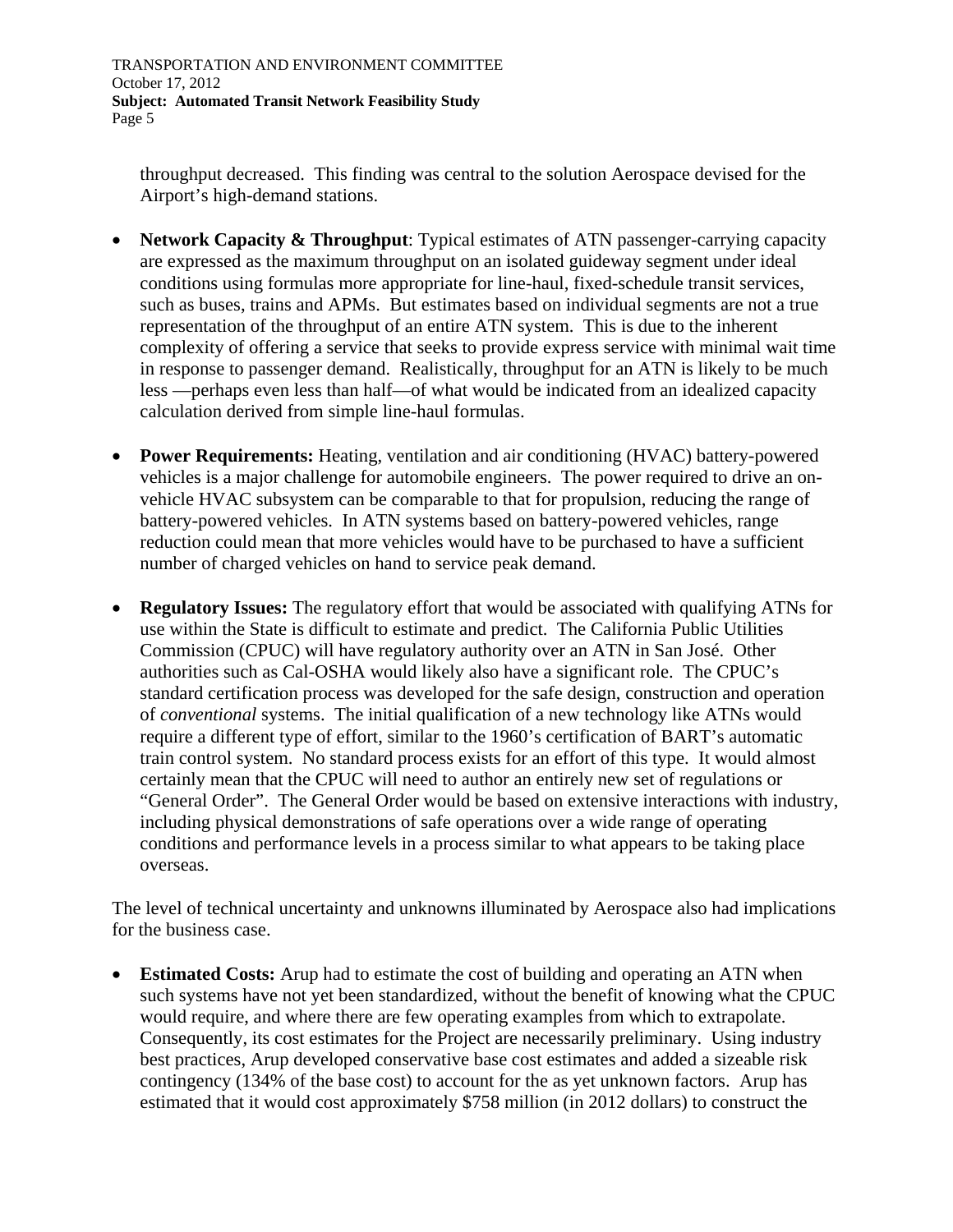ATN system, versus \$967 million for the APM (escalated to 2012 dollars and including a 40% risk contingency, as APM technology is proven and has regulatory approval in the U.S.).

**Private Financing**: Arup's assessment is that private financers would be willing to enter into a public-private partnership to fund the construction, operation, or maintenance of the project. But this will not occur until ATN developers can demonstrate that the technology can effectively meet the City's project requirements and reduce the cost and schedule risks identified to a level deemed bankable by the market.

### Summary of Major Findings

Below is a summary of the major findings of San Jose's Airport-Area ATN Feasibility Study. More details are provided in the City's ATN Team reports and appendices available at the following weblink(s):

#### Aerospace Report:

[http://www.sanjoseca.gov/transportation/SupportFiles/admin/ATR-2012\(5629\)-1.pdf](http://www.sanjoseca.gov/transportation/SupportFiles/admin/ATR-2012(5629)-1.pdf)

Arup Report (plus appendices):

[http://www.sanjoseca.gov/transportation/SupportFiles/admin/Arup\\_Final\\_Report\\_2012\\_10\\_19\\_RevB.pdf](http://www.sanjoseca.gov/transportation/SupportFiles/admin/Arup_Final_Report_2012_10_19_RevB.pdf) [http://www.sanjoseca.gov/transportation/SupportFiles/admin/Arup\\_Report\\_Appendix\\_A.pdf](http://www.sanjoseca.gov/transportation/SupportFiles/admin/Arup_Report_Appendix_A.pdf) [http://www.sanjoseca.gov/transportation/SupportFiles/admin/Arup\\_Report\\_Appendix\\_B.pdf](http://www.sanjoseca.gov/transportation/SupportFiles/admin/Arup_Report_Appendix_B.pdf) [http://www.sanjoseca.gov/transportation/SupportFiles/admin/Arup\\_Report\\_Appendix\\_C.pdf](http://www.sanjoseca.gov/transportation/SupportFiles/admin/Arup_Report_Appendix_C.pdf) [http://www.sanjoseca.gov/transportation/SupportFiles/admin/Arup\\_Report\\_Appendix\\_D.pdf](http://www.sanjoseca.gov/transportation/SupportFiles/admin/Arup_Report_Appendix_D.pdf) [http://www.sanjoseca.gov/transportation/SupportFiles/admin/Arup\\_Report\\_Appendix\\_E\\_Rev10\\_22\\_12.pdf](http://www.sanjoseca.gov/transportation/SupportFiles/admin/Arup_Report_Appendix_E_Rev10_22_12.pdf)

The ATN Project Team found that:

- 1. Conceptually, an ATN could offer a higher quality passenger service than the shuttle bus services currently offered at the Airport due to shorter walking distance to stations, minimal wait times for service, quicker travel times, and direct point-to-point service. Because the ATN system is grade-separated, patrons would avoid the traffic congestion the Airport shuttles must contend with. However, in some cases using the ATN will require passengers to make an additional trip up or down an elevator, escalator or stairs.
- 2. The recommended alignment indicates that at least one ATN guideway configuration could be constructed, consistent with Measure A, that would connect the Airport terminals to BART, Caltrain, and Light Rail given the locations the ATN would need to serve, physical restrictions within the study area, and generalized ATN design constraints. (Regulatory requirements could result in changes to the design, operation, and alignment of the system)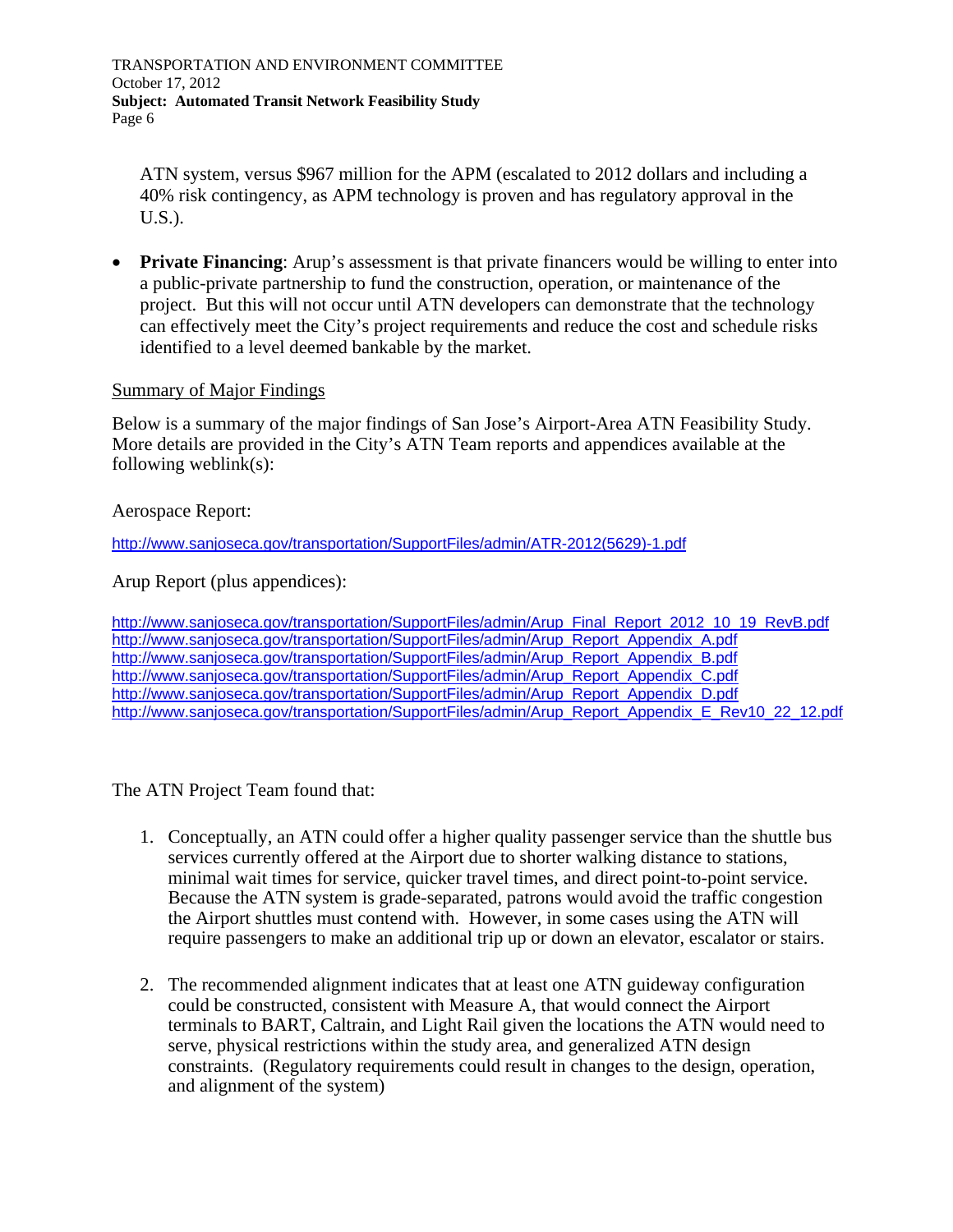- 3. The City could likely build an ATN at the Airport today that would nominally meet most of its needs. The possible exception is the link between the Airport's Terminal A and the rental car facility opposite Terminal B. Long-term projections for passenger travel between these two points are quite high during peak periods, higher than it appeared from the information provided that current ATN designs would be able to support.
- 4. It would be possible to configure an ATN system that can accommodate high passenger demand, such as the Airport's peak period inter-terminal traffic. One such configuration, devised and confirmed analytically by Aerospace, may provide service comparable to a conventional APM while offering greater flexibility. But it must still be verified conceptually and physically. Other approaches may also be feasible.

## Arup found that:

- 5. Despite including a very high contingency to capture the risks associated with an emerging technology, the estimated capital cost of the Airport ATN Project is less than the cost of the proposed Airport APM system, using a similar cost estimating methodology.
- 6. The estimated operating cost of the Airport ATN Project is comparable to the savings that would be achieved by discontinuing the VTA and Airport bus shuttles, based on 2011-12 Airport shuttle bus costs. However, since Arup completed its analysis, the Airport cut its shuttle service and costs due to continuing revenue shortfalls. Airport revenues are not expected to rebound for at least a decade. Consequently, there is a gap of at least \$2.6 million between the 2012-13 Airport shuttle budget and the assumed savings from the shuttle buses.

Aerospace found that:

- 7. The technical requirements associated with the Airport-area ATN project range from those that are consistent with the capabilities of existing designs, those that would likely require performance upgrades, and those that may exceed current capabilities by a considerable margin.
- 8. While the CPUC has regulatory authority over ATNs in California, there is no established regulatory path for certifying new transportation technologies, particularly one as complex as this. By continuing to pursue construction of an ATN, San José could serve as a catalyst, prompting ATN developers and the CPUC to define and actuate that process.

## Conclusion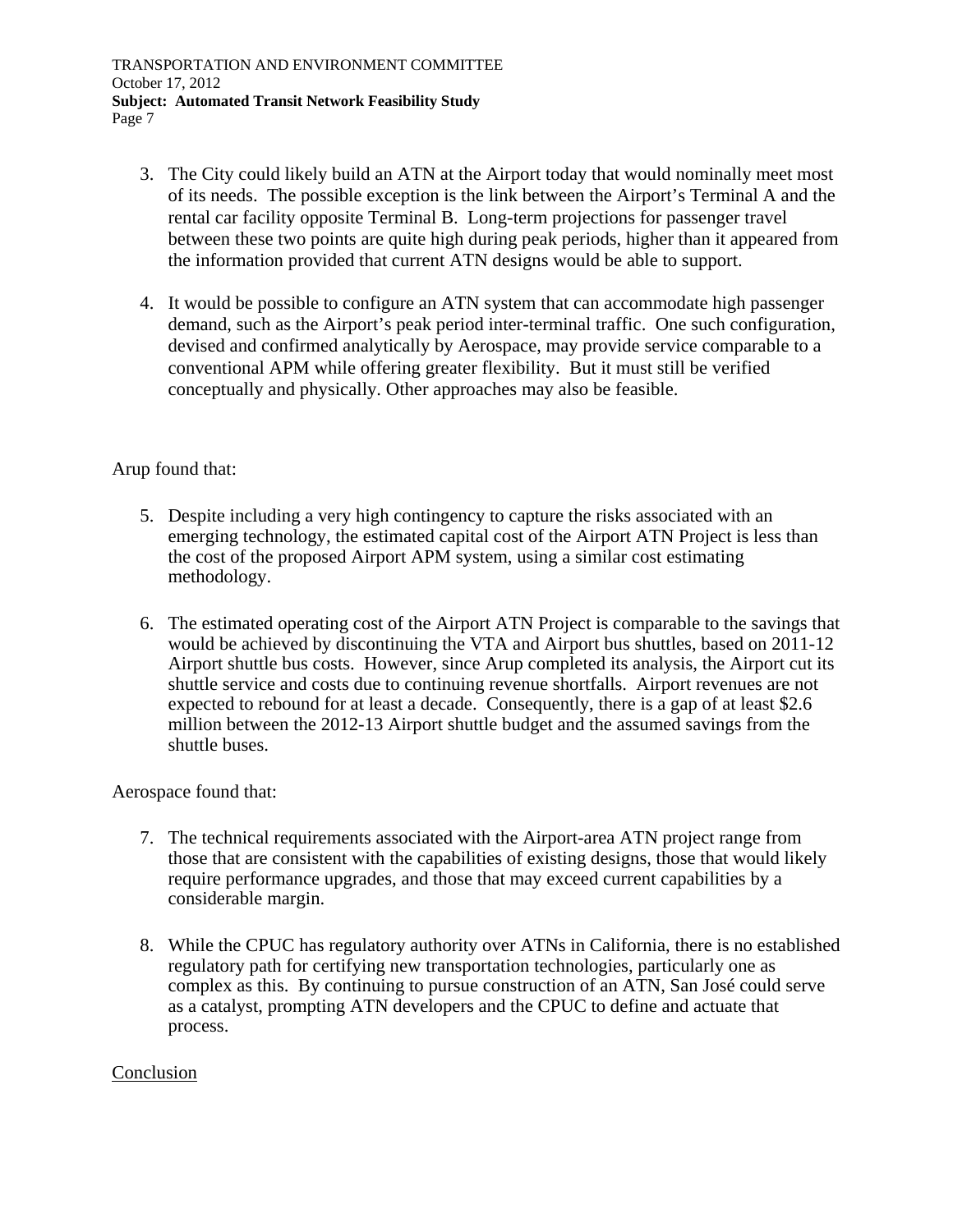Given the level of technical and regulatory uncertainty, it would be too risky for the City to proceed immediately to a conventional design/build process to build the Airport ATN. More information is needed to definitively ascertain the capabilities and flaws of current ATN designs and means to overcome those weaknesses. Growing global interest in ATN as well as projects in development and under construction may help to resolve some of these technical issues. But, even if this were the case, practical considerations recommend against moving forward with the Airport project in the short term. The two primary concerns are the Airport's financial situation and the anticipated decade or more that may be required before BART is extended to downtown San José and Santa Clara.

Even then, if the City moved forward with the Airport ATN system, it would likely be more cost effective to connect to Diridon, rather than the Santa Clara BART station. Doing so would link both BART and California High Speed Rail passengers to the Airport as well as, potentially, to an off-site parking garage located between the Airport and Diridon facilities. However, High Speed Rail is also not expected to arrive in San Jose until 2027.

Staff concurs with its experts that ATN technology appears to have merit and is worth continued pursuit. If San José is interested in doing so, there are steps the City could take, at minimal risk, to continue to exercise national leadership, advance ATN technology, encourage the industry's development, and ultimately build a system that furthers its transportation goals. San José could pursue these in partnership with other like-minded agencies.

The Federal Transit Administration (FTA) has expressed interest in working with the City, private industry, research institutions, and the Swedish government via a Memorandum of Cooperation signed by both countries, to accelerate the development and deployment of ATN technology. Other cities in the Bay Area and elsewhere in the nation have indicated interest in ATNs, as have universities. The Mechanical Engineering Department at San Jose State University is helping to lead a newly-formed multi-disciplinary team of students that seeks to advance ATN technology by building a prototype system. City staff have been asked to serve as advisors to the team.

### Suggested Next Steps

Staff recommends that the City defer active development of a San José ATN project and instead focus in the near-term on supporting overall ATN industry development by pursuing the following steps:

- 1. Share the findings of the City's study with others, particularly other public agencies.
- 2. Coordinate with the FTA, Swedish governmental agencies, and other key stakeholders to map out a collective path forward and to secure funding to support ATN development.
- 3. Initiate a dialogue with ATN developers and the CPUC regarding establishing a process to develop regulations for building ATN systems in California.